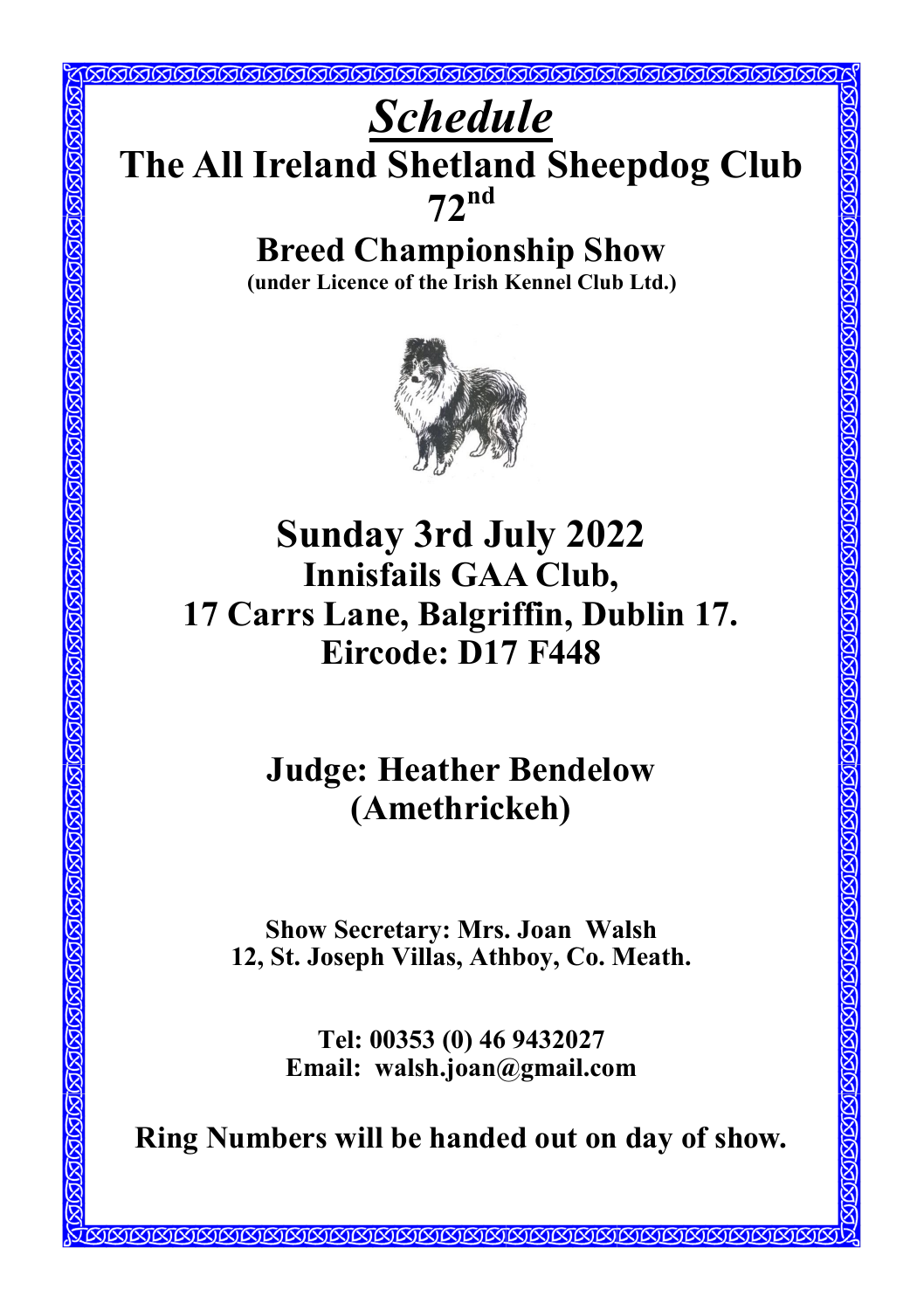| <b>Assistant Secretary</b> | Mrs. J Walsh |
|----------------------------|--------------|
|                            |              |
|                            |              |
|                            |              |

#### **Committee**

 Mr. J. Doyle, Mrs. M. McArdle, Ms. C. McGuinness, Ms. V. McPhillips, Ms. G. Keeling Mr. M. Webb Veterinary Surgeon: O'Scanaill & Partners MRCVS, Swords, Co. Dublin

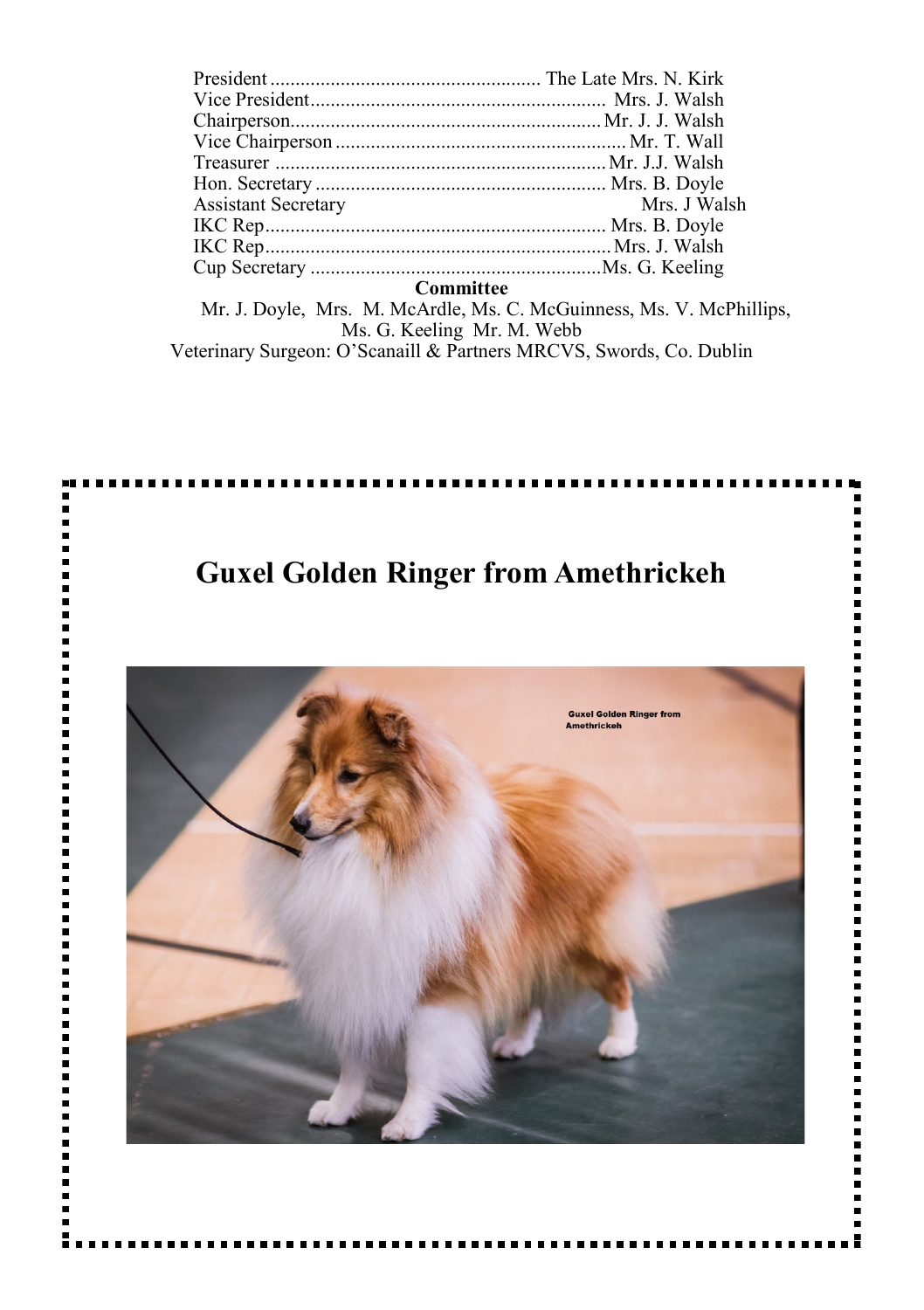# **Show Regulations**

The Show will be held at **The National Show Centre, Cloghran, Co. Dublin on Sunday 3rd July 2022. The Show Grounds will open at 7.00 am. And judging will commence not before 10.00am**

**ENTRY FEES:** €50 or Stg Any No of Dogs/Classes Or €20 per dog entered

> **Special Classes 19 - 26 : €3.00 per dog per class. Entrants in Special Classes must also be entered in one or more Standard Classes.**

## **Entries Closes: 24th June 2022 (Postmark)**

## **Enter On-Line at www.DogShowEntry.ie Online closes at Midnight 27th June 2022**

**PRIZES:** Rosettes will be given to Best in Show, Reserve Best in Show, Green Star, Res. Green Star winners, Best Puppy, Best Baby Puppy Best Minor Puppy, Best Veteran and First, Second, Third and Reserve in each class.

## **Club Trophies are confined to paid up members***.*

The Veterinary Surgeon in attendance will have the power to exclude any exhibit which in his opinion is not in a fit state for exhibition on account of illness, vice, or any other cause.

The committee reserves the right to refuse entry. In the event of the Judge failing to keep his/her appointment the Committee shall have the right to appoint another Judge.

# **EXHIBITORS ARE DEEMED TO BE FULLY ACQUAINTED WITH AND ARE SUBJECT TO THE RULES OF THE IRISH KENNEL CLUB**



# **PET NUTRITION**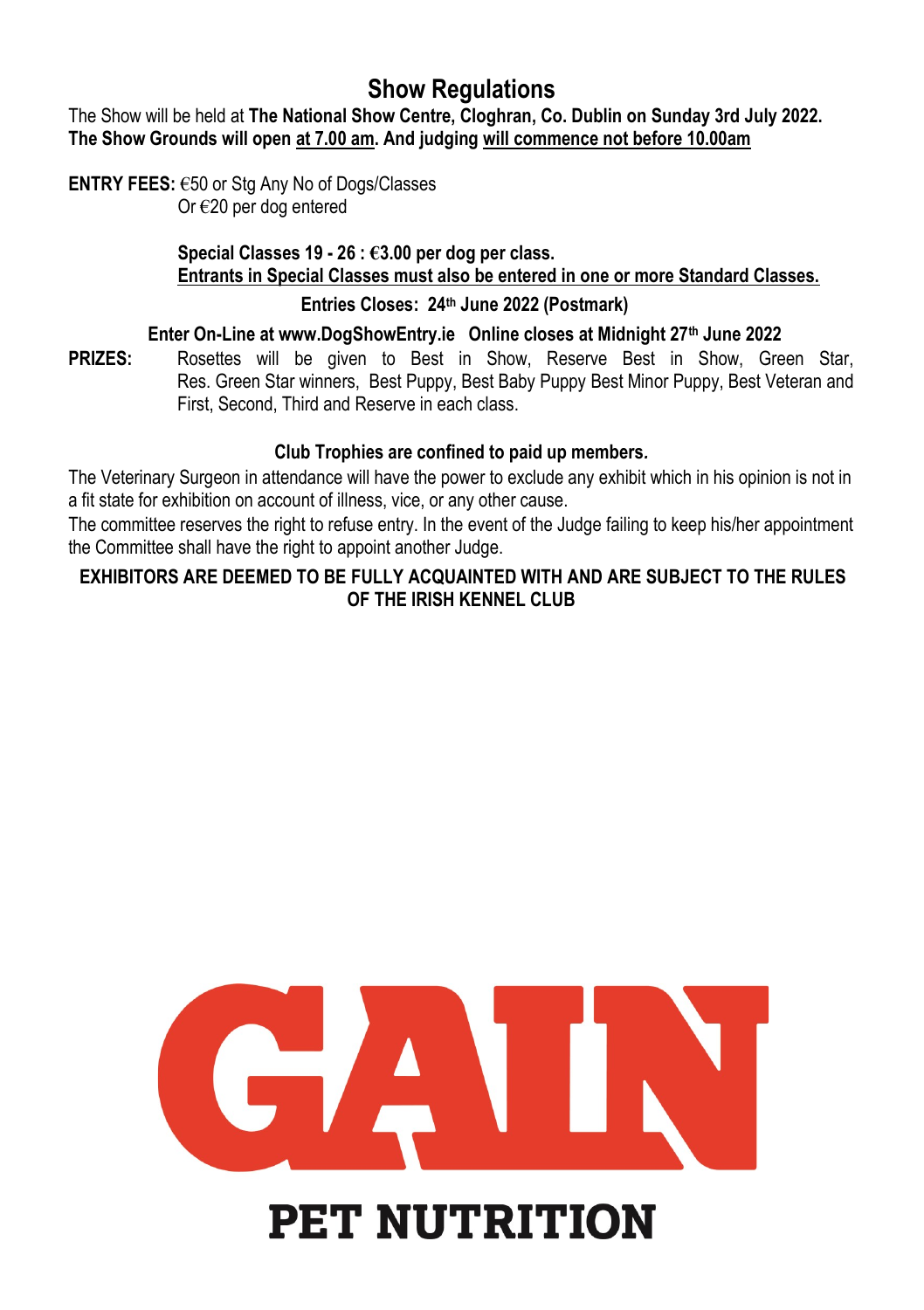#### **DEFINITION OF CLASSES AT BREED CHAMPIONSHIP SHOW (All age classes computed from date of birth.)**

**Baby Puppy Class** is confined to puppies of four months of age and under six months of age on the first day of the show.

**Baby Puppies** are confined to this class and may not compete for any other award

**Minor Puppy Class** is confined to puppies of six months and under nine months of age on the first day of the show.

**A Puppy Class** is confined to dogs over six and under twelve calendar months of age on the first day of the Show .

**A Junior Class** is for dogs between 9 and 18 calendar months of age on the first day of the Show.

**An Intermediate Class** is for dogs between 15 and 24 calendar months of age on the first day of the Show, .

**An Adult Class** is for dogs between 24 and 36 calendar months of age on the first day of the Show.

**An Open Class** is for dogs over 15 months of age on the first day of the Show.

**A Champions Class** is for dogs who have gained the Title of Champion under Irish Kennel Club Rules or under a recognised Kennel Authority **confirmed by the date of closing of entries**.\*

**A Veteran Class** is for dogs over eight years of age on the first day of the Show**.**

- **Please Note: A Veteran Dog who is a Champion may enter in either Veteran or Champion Class but not both.**
- **N.B.: A Dog or Bitch may be entered in ONE BREED CLASS ONLY (No double entries)**

**BRACE CLASS** is for two exhibits of the same or different sexes of the same breed belonging to the same person, each exhibit having been entered in some class other than Brace or Team.

**Dogs entered in restricted classes must also be entered in one of the Standard Classes for the breed. All dogs entered must be registered or transferred at the Irish Kennel Club in the name of the Exhibitor.**

All class winners graded excellent are eligible to challenge for the green Star.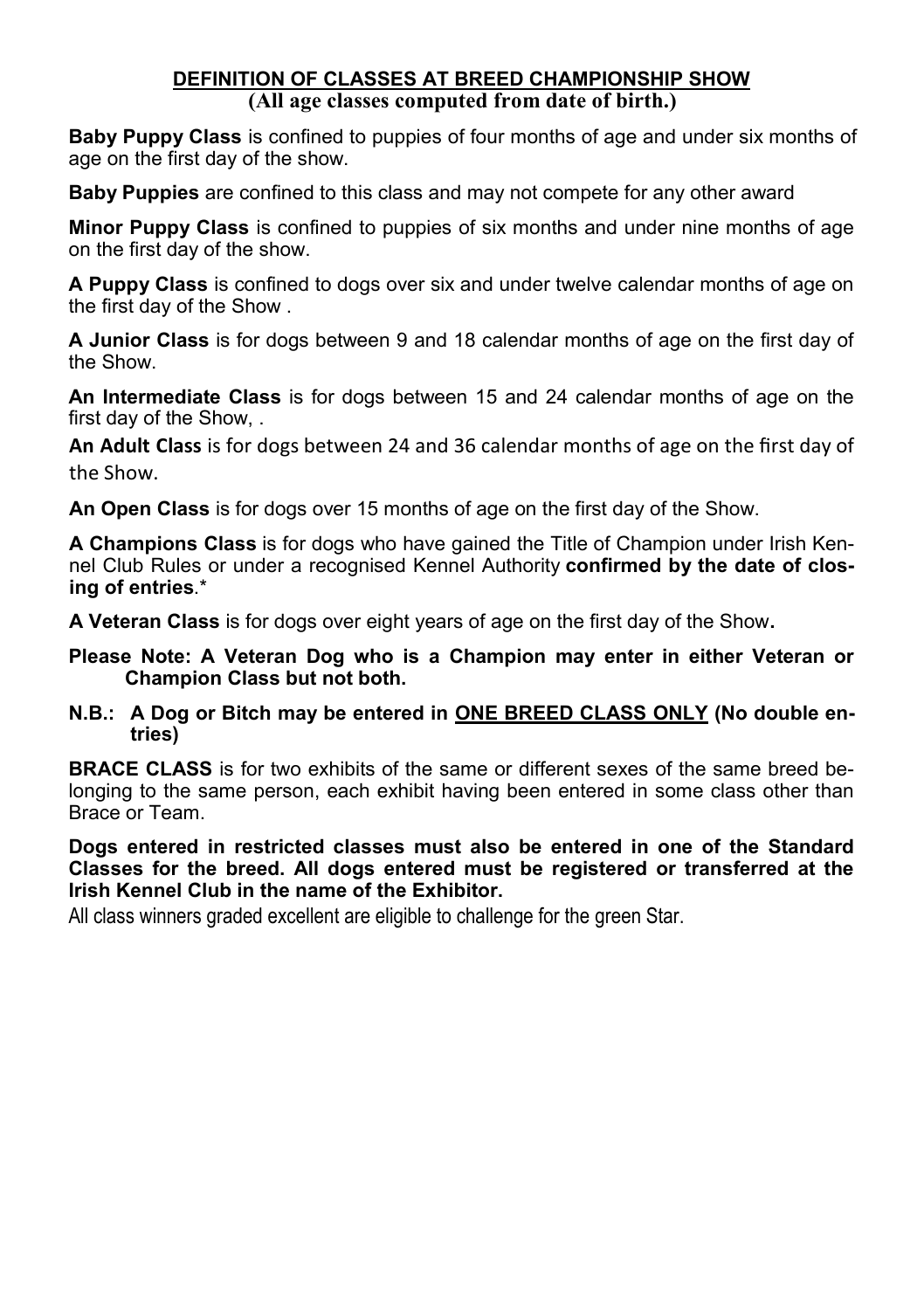# **CLASSIFICATION**

- **1. Baby Puppy Dog (Sevenoaks Perpetual)**
- **2. Minor Puppy Dog (Casselweb Perpetual)**
- **3. Puppy Dog (Chacara Corsair Cup)**
- **4. Junior Dog (Gilrose Trophy)**
- **5. Intermediate Dog (Tantivy Cup)**
- **6. Adult Dog (Cluanultaigh Trophy)**
- **7. Open Dog (Cregagh Perpetual Trophy)**
- **8. Champion Dog (Glenawind Gay Gordon Trophy)**
- **9. Veteran Dog (Blarney Perpetual Trophy)**
- **10. Baby Puppy Bitch (Jimeds Trophy)**
- **11. Minor Puppy Bitch (Longrange Trophy)**
- **12. Puppy Bitch (Prudence Trophy and Longrange Shield)**
- **13. Junior Bitch (Dalyihaa Trophy)**
- **14. Intermediate Bitch (Allana of Melvaig Trophy)**
- **15. Adult Bitch (Navarrem Trophy)**
- **16. Open Bitch (Slievemac Trophy)**
- **17. Champion Bitch (Dackel Shadow Cup)**
- **18. Veteran Bitch (Vihu Veteran Trophy)**
- **19. Special Open D/B bred by Exhibitor (Irelands Eye Cup)**
- **20. Special Open Dog Tricolour or Black /White (Ampara Trophy)**
- **21. Special Open Bitch Tricolour or Black /White (Maeve Donnelly Memorial)**
- **22. Special Open Dog Blue Merle (Patrulia Trophy)**
- **23. Special Open Bitch Blue Merle (Longrange Trophy)**
- **24. Special Open Dog Sable/White (Clogher Trophy)**
- **25. Special Open Bitch Sable/White (Tony Brassington Memorial Trophy)**
- **26. Brace (Cearthall Trophy)**

### **Please note: Exhibits entered in classes 19 to 26 must be entered in at least one standard class. Other Trophies confined to members are:**

The Cregagh Cup for Best in Show

The Tommy McCoy Memorial Trophy For Best In Show

The Joshren for Best Opposite Sex,

The Tarfin Blue Melody Trophy for Best Puppy,

The Bawnleigh Trophy for Green Star Bitch

The Joshren Darkie Trophy for Green Star Dog

Will last years winners of the above Trophies please be sure to return them in good order, ready for re presentation not later than the morning of the Show, before judging. Thank you.

The following are Points Cups for the most points made at Ch. Shows during the year .

Riverhill Cup (Best Puppy) Club Trophy (Most Green Stars) Mary Crowley Memorial Trophy (Top Sheltie Most Green Stars) Maggie Hall Memorial Trophy (Top BOS Sheltie) Dackel Susie Soxer (Latest Irish Bred Champion Bitch) Dackel Stardust Cup ( Latest Irish Bred Champion Dog) Jimeds Trophy Top Sheltie In Obedience Michael Lynch Trophy Top Sheltie in Obedience  **Club Trophies are confined to paid up members***.*